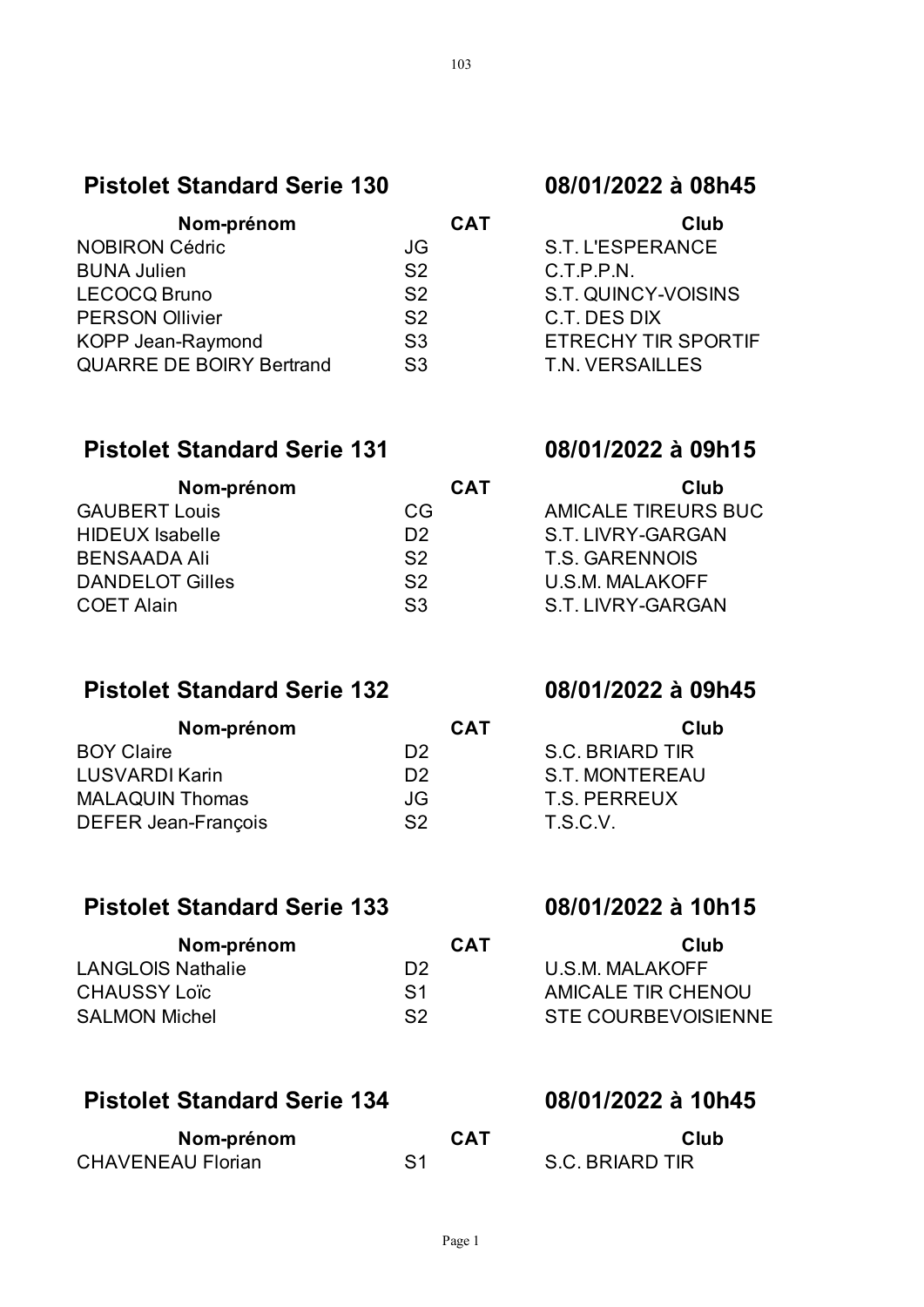| <b>GAJOVIC Ivica</b>            | S <sub>1</sub> | <b>S.D.T. MONTREUIL</b>  |
|---------------------------------|----------------|--------------------------|
| <b>MASSON Pierre</b>            | S <sub>1</sub> | <b>S.C. BRIARD TIR</b>   |
| MICHAUD Raphaël                 | S <sub>1</sub> | <b>C.T. MONTGERON</b>    |
| <b>DELARUE Stéphane</b>         | S <sub>2</sub> | S.T. 22 - 38             |
| <b>TOURNEUR Eric</b>            | S <sub>2</sub> | <b>TIR. SPORTIFS POL</b> |
| <b>BALLEJOS Georges-Raymond</b> | S <sub>3</sub> | S.T. QUINCY-VOISII       |
| <b>DELEAU Hervé</b>             | S <sub>3</sub> | S.T. 22 - 38             |
| <b>FERRAND Michel</b>           | S <sub>3</sub> | <b>CIBLE SOISY/S/SEI</b> |
|                                 |                |                          |

### **Pistolet Standard Serie 135 08/01/2022 à 11h15**

| <b>CAT</b>     | <b>Club</b>                |
|----------------|----------------------------|
| D <sub>2</sub> | ASS. PROVINOISE T.C.       |
| D <sub>2</sub> | ASS. PROVINOISE T.C.       |
| D <sub>2</sub> | ASS. PROVINOISE T.C.       |
| JF             | <b>AMICALE TIREURS BUC</b> |
| S <sub>1</sub> | <b>CIBLE SOISY/S/SEINE</b> |
| S <sub>1</sub> | <b>S.C. BRIARD TIR</b>     |
| S <sub>1</sub> | <b>TIR DU HUREPOIX</b>     |
| S <sub>1</sub> | LA CIBLE DE VILLEBON       |
| S <sub>1</sub> | <b>ASS. VICINOISE TIR</b>  |
|                |                            |

## **Pistolet Standard Serie 138 08/01/2022 à 11h45**

| Nom-prénom                    | <b>CAT</b>     | Club                       |
|-------------------------------|----------------|----------------------------|
| <b>GAJOVIC Nikola</b>         | CG             | <b>S.D.T. MONTREUIL</b>    |
| <b>CHARDONNEAUX Alexandre</b> | S <sub>1</sub> | <b>U.S.M. MALAKOFF</b>     |
| <b>FORTUNE Guillaume</b>      | S <sub>1</sub> | <b>STE COURBEVOISIENNE</b> |
| <b>HUBERT Eddy</b>            | S <sub>1</sub> | <b>C.T. PALAISEAU</b>      |
| <b>ISBLED Nathan</b>          | S <sub>1</sub> | <b>AMICALE TIREURS BUC</b> |
| <b>LEPAGE Pierre</b>          | S <sub>1</sub> | <b>STE COURBEVOISIENNE</b> |
| <b>NOEL Antonin</b>           | S <sub>1</sub> | <b>U.S.M. MALAKOFF</b>     |
| <b>TASSEL Hugo</b>            | S <sub>1</sub> | <b>U.S.M. MALAKOFF</b>     |
| <b>ZAHLEN Pierre</b>          | S <sub>2</sub> | <b>S.R.T. CHELLES</b>      |

## **Pistolet Standard Serie 139 08/01/2022 à 13h15**

| Nom-prénom               | <b>CAT</b>     | Club                   |
|--------------------------|----------------|------------------------|
| <b>ALVERGNAT Justine</b> | CG.            | ASS, VICINOISE TIR     |
| <b>GUILLEBAUD Audrey</b> | D <sub>1</sub> | <b>U.S.M. MALAKOFF</b> |
| <b>PLUVINAGE Margaux</b> | D <sub>1</sub> | AMICALE TIREURS BUC    |
| <b>VIENNE Raphaëlle</b>  | D <sub>1</sub> | S.C. BRIARD TIR        |

TIR. SPORTIFS POLICE S.T. QUINCY-VOISINS

CIBLE SOISY/S/SEINE

| Club                       |
|----------------------------|
| ASS. PROVINOISE T.C.       |
| ASS. PROVINOISE T.C.       |
| ASS. PROVINOISE T.C.       |
| <b>AMICALE TIREURS BUC</b> |
| CIBLE SOISY/S/SEINE        |
| <b>S.C. BRIARD TIR</b>     |
| TIR DU HUREPOIX            |
| LA CIBLE DE VILLEBON       |
| <b>ASS. VICINOISE TIR</b>  |

| Club                       |  |
|----------------------------|--|
| S.D.T. MONTREUIL           |  |
| U.S.M. MALAKOFF            |  |
| <b>STE COURBEVOISIENNE</b> |  |
| <b>C.T. PALAISEAU</b>      |  |
| AMICALE TIREURS BUC        |  |
| <b>STE COURBEVOISIENNE</b> |  |
| U.S.M. MALAKOFF            |  |
| U.S.M. MALAKOFF            |  |
| <b>S.R.T. CHELLES</b>      |  |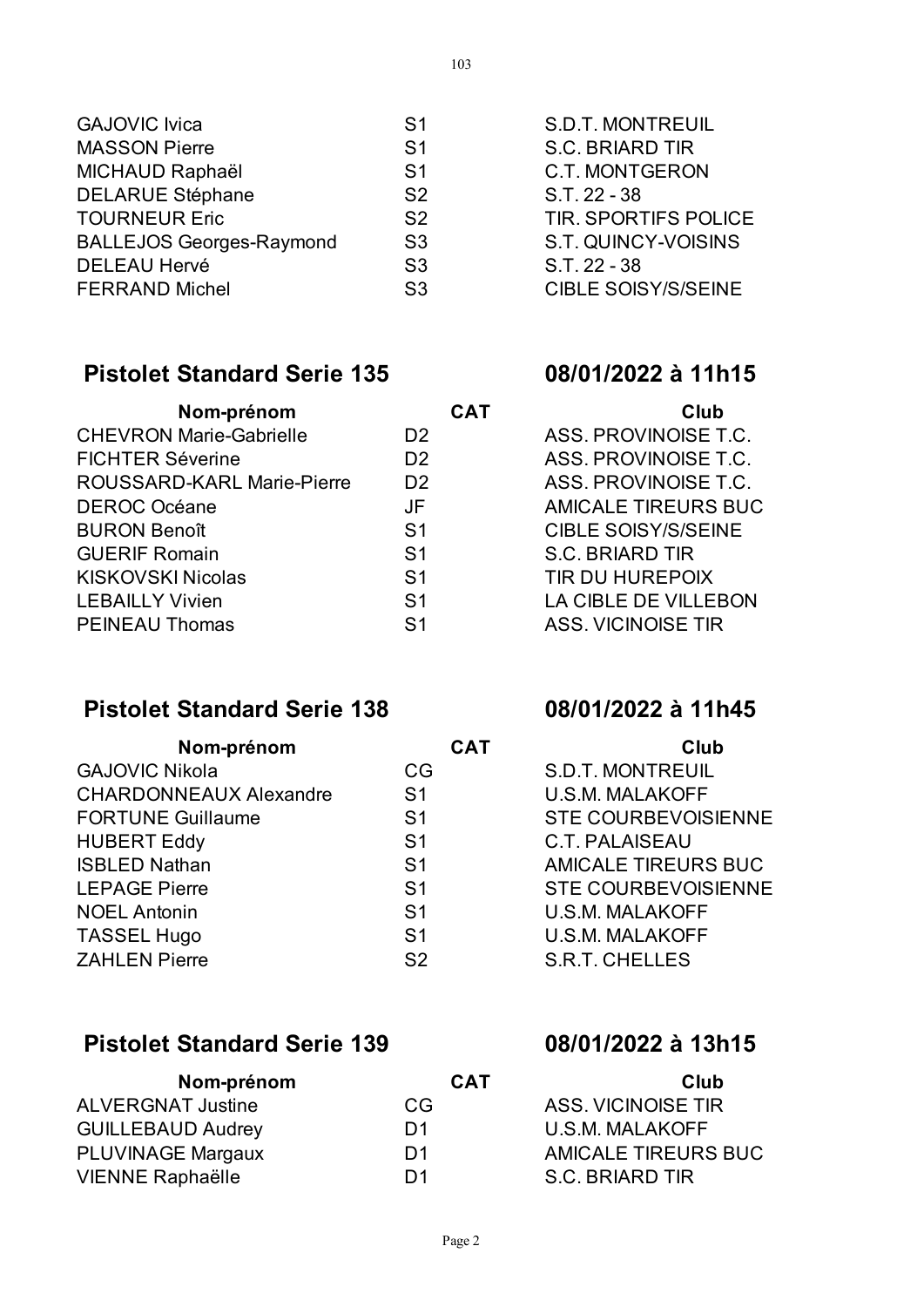| <b>GAROT Chloé</b>     | JF             | <b>CIBLE SOISY/S/SEINE</b> |
|------------------------|----------------|----------------------------|
| <b>LANCHON Clément</b> | S1             | T.S. PERREUX               |
| <b>PÉRIÉ Mathieu</b>   | S <sub>1</sub> | T.N. VERSAILLES            |
| <b>TISSIER Alban</b>   | S <sub>1</sub> | A.N.T.P. PARIS             |
| <b>CHAPUT Antoine</b>  | S <sub>2</sub> | T.S.C.V.                   |
|                        |                |                            |

## **Pistolet Standard Serie 140 08/01/2022 à 13h45**

| Nom-prénom                 | <b>CAT</b>     | Club                        |
|----------------------------|----------------|-----------------------------|
| <b>DEMARTY Anaïs</b>       | D <sub>1</sub> | <b>S.T. REG MORET LOING</b> |
| PLASSART Mélina            | D <sub>1</sub> | <b>AMICALE TIREURS BUC</b>  |
| <b>JAMET Christiane</b>    | D <sub>2</sub> | A.S. TIR ROISSY             |
| <b>MARDIEUX Jacqueline</b> | D <sub>2</sub> | T.N. VERSAILLES             |
| PERVIN Jérôme              | S <sub>1</sub> | <b>S.C. BRIARD TIR</b>      |
| <b>RIGONDAUD Adrien</b>    | S <sub>1</sub> | <b>ETRECHY TIR SPORTIF</b>  |
| <b>TRESCA Philippe</b>     | S <sub>1</sub> | <b>U.S.M. MALAKOFF</b>      |
| <b>BENARD Olivier</b>      | S <sub>2</sub> | <b>CIBLE FRANCONVIL.</b>    |
| <b>FUGAGNOLI Bertrand</b>  | S <sub>2</sub> | T.N. VERSAILLES             |

| S.T. REG MORET LOING       |
|----------------------------|
| <b>AMICALE TIREURS BUC</b> |
| A.S. TIR ROISSY            |
| <b>T.N. VERSAILLES</b>     |
| S.C. BRIARD TIR            |
| ETRECHY TIR SPORTIF        |
| <b>U.S.M. MALAKOFF</b>     |
| <b>CIBLE FRANCONVIL.</b>   |
| T.N. VERSAILLES            |
|                            |

## **Pistolet Standard Serie 141 08/01/2022 à 14h15**

| Nom-prénom                    | <b>CAT</b>     | Club                     |
|-------------------------------|----------------|--------------------------|
| <b>BLUM Eva</b>               | CG.            | T.N. VERSAILLES          |
| <b>ALRIC Aurore</b>           | D <sub>1</sub> | <b>U.S.M. MALAKOFF</b>   |
| <b>BERNARD-RUBEO Sandrine</b> | D <sub>1</sub> | <b>S.C. BRIARD TIR</b>   |
| <b>DARCY Carine</b>           | D <sub>1</sub> | <b>S.C. BRIARD TIR</b>   |
| <b>JAMAR Morgane</b>          | D <sub>1</sub> | A.S. TIR ROISSY          |
| <b>VIGOUROUX Pierre</b>       | JG             | <b>U.S.M. MALAKOFF</b>   |
| DE WAZIERES Ugo               | S <sub>1</sub> | A.S. TIR ROISSY          |
| <b>BOUMAZA Achour</b>         | S <sub>2</sub> | <b>CIBLE FRANCONVIL.</b> |
| <b>FOURRÉ Pascal</b>          | S <sub>2</sub> | ASS, VICINOISE TIR       |

## **Pistolet Standard Serie 142 08/01/2022 à 14h45**

| Nom-prénom             | <b>CAT</b>     | Club             |
|------------------------|----------------|------------------|
| <b>KARLICK Annie</b>   | D <sub>2</sub> | T.S. GARENNOIS   |
| <b>BEAUDET Nicolas</b> | JG.            | T.S. PERREUX     |
| <b>GUILLEMOT Lucas</b> | JG.            | S.T. L'ESPERANCE |
| FOMMARTY Jérôme        | S <sub>3</sub> | T.S. GARENNOIS   |

| Club                   |
|------------------------|
| T.N. VERSAILLES        |
| U.S.M. MALAKOFF        |
| <b>S.C. BRIARD TIR</b> |
| S.C. BRIARD TIR        |
| A.S. TIR ROISSY        |
| U.S.M. MALAKOFF        |
| A.S. TIR ROISSY        |
| CIBLE FRANCONVIL.      |
| LOC ITICININICE TID    |

| Club                  |
|-----------------------|
| T.S. GARENNOIS        |
| T.S. PERREUX          |
| S.T. L'ESPERANCE      |
| <b>T.S. GARENNOIS</b> |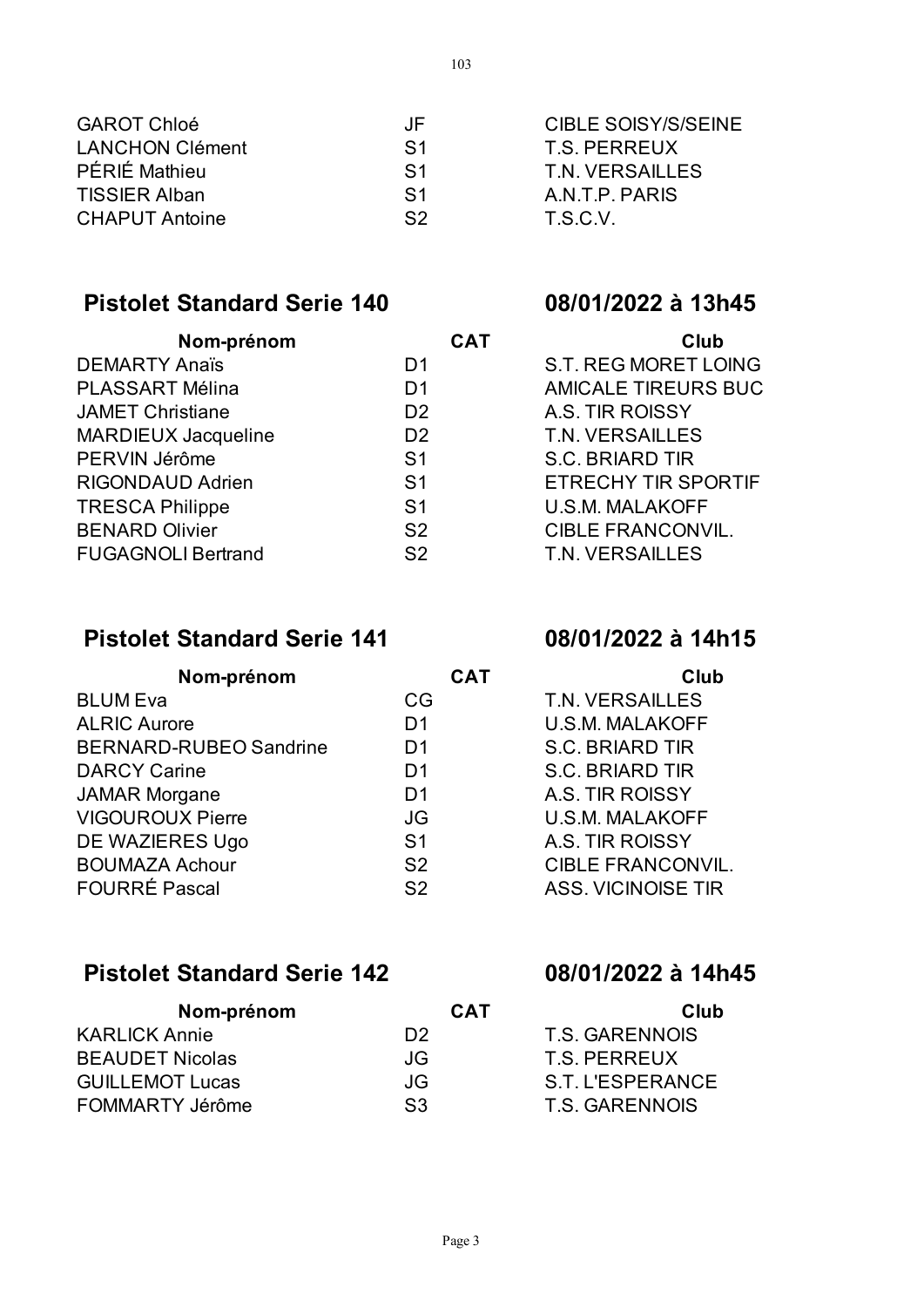### **Pistolet Standard Serie 143 08/01/2022 à 15h15**

| Nom-prénom                | <b>CAT</b>     | Club                        |
|---------------------------|----------------|-----------------------------|
| <b>DAVID Clémentine</b>   | D1             | <b>AMICALE TIREURS BUC</b>  |
| <b>ARNAULT Jean-Luc</b>   | S <sub>3</sub> | <b>STE COURBEVOISIENNE</b>  |
| <b>BRUCIAFERI Daniel</b>  | S <sub>3</sub> | PRO PATRIA MONTESSON        |
| <b>DOUSSIN Gérard</b>     | S <sub>3</sub> | ASS. VICINOISE TIR          |
| <b>PALLESCHI Mario</b>    | S <sub>3</sub> | <b>TIR. SPORTIFS POLICE</b> |
| <b>PATRON Jean-Michel</b> | S <sub>3</sub> | <b>C.T.S. CRETEIL</b>       |
| <b>QUESNE Serge</b>       | S <sub>3</sub> | A.S. TIR ROISSY             |
| <b>SAUVAGE Eric</b>       | S <sub>3</sub> | T.S.C.V.                    |
|                           |                |                             |

| Club                        |  |
|-----------------------------|--|
| <b>AMICALE TIREURS BUC</b>  |  |
| <b>STE COURBEVOISIENNE</b>  |  |
| PRO PATRIA MONTESSON        |  |
| ASS. VICINOISE TIR          |  |
| <b>TIR. SPORTIFS POLICE</b> |  |
| <b>C.T.S. CRETEIL</b>       |  |
| A.S. TIR ROISSY             |  |
| T.S.C.V.                    |  |

### **Pistolet Standard Serie 144 08/01/2022 à 15h45**

### **Nom-prénom CAT Club** VALLENTIN Etienne CG C.T. PALAISEAU CAPSALIS Blandine D2 S.T. REG MORET LOING BOLLIAND Eric S2 NORMANDIE BUCHSER Alain S3 AMICALE TIREURS BUC GUILHAMET Michel S3 ASS. VICINOISE TIR POTORTI Giuseppe S3 C.T. MONTGERON VILMONT Richard S3 C.T. MONTGERON

## **Pistolet Standard Serie 145 08/01/2022 à 16h15**

| Nom-prénom                   | <b>CAT</b>     | <b>Club</b>                 |
|------------------------------|----------------|-----------------------------|
| <b>CARON Dorène</b>          | D <sub>2</sub> | <b>AMICALE TIREURS BUC</b>  |
| <b>DEPRE Nathalie</b>        | D <sub>2</sub> | PRO PATRIA MONTESSON        |
| <b>SEBBAN Sylvie</b>         | D <sub>2</sub> | <b>S.T. L'ESPERANCE</b>     |
| <b>MAHIEUS Marin</b>         | JG             | <b>T.N. VERSAILLES</b>      |
| <b>AUGUGLIARO David</b>      | S <sub>2</sub> | <b>S.D.T. MONTREUIL</b>     |
| <b>ELLEINSTEIN Jean-Paul</b> | S <sub>3</sub> | S.T. PONTOISE               |
| <b>MARMOUSET Régis</b>       | S <sub>3</sub> | <b>S.T. REG MORET LOING</b> |
| <b>GARCIA Gérard</b>         | S <sub>3</sub> | LANGUEDOC-ROUSSILLON        |

### **Pistolet Standard Serie 146 08/01/2022 à 16h45**

| Nom-prénom                | <b>CAT</b>     | Club                 |
|---------------------------|----------------|----------------------|
| <b>MANÈS Marie-Claire</b> | D2             | ASS. PROVINOISE T.C. |
| <b>MILLIER Patrick</b>    | S <sub>3</sub> | T.S. GARENNOIS       |
| <b>PERIE Jacques</b>      | S <sub>3</sub> | T.N. VERSAILLES      |

| Club                       |
|----------------------------|
| <b>AMICALE TIREURS BUC</b> |
| PRO PATRIA MONTESSON       |
| S.T. L'ESPERANCE           |
| <b>T.N. VERSAILLES</b>     |
| <b>S.D.T. MONTREUIL</b>    |
| <b>S.T. PONTOISE</b>       |
| S.T. REG MORET LOING       |
| LANGUEDOC-ROUSSILLON       |

| Club                 |
|----------------------|
| ASS. PROVINOISE T.C. |
| T.S. GARENNOIS       |
| T.N. VERSAILLES      |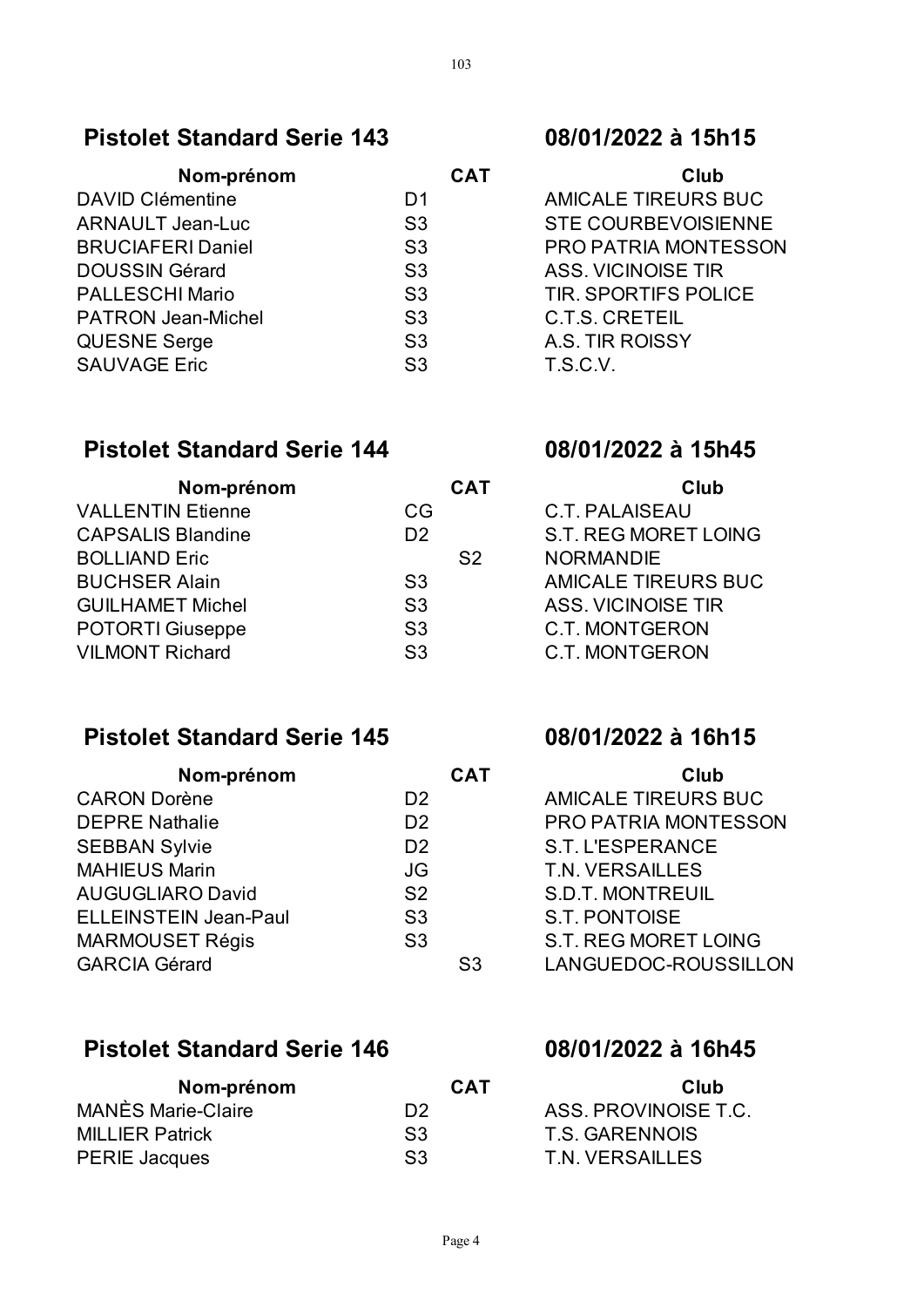### **Pistolet Standard Serie 147 08/01/2022 à 17h15**

| Nom-prénom             | <b>CAT</b>     | Club                    |
|------------------------|----------------|-------------------------|
| DE TIESENHAUSEN Emily  | D <sub>1</sub> | <b>STE COURBEVOISII</b> |
| <b>PAGEL Sabrina</b>   | D <sub>1</sub> | ASS, VICINOISE TIR      |
| <b>CRISTOVAO Mario</b> | S <sub>2</sub> | SOURIRE DE CLICH        |
| <b>BRICKA Patrick</b>  | S <sub>3</sub> | <b>CIBLE FRANCONVIL</b> |

### **Pistolet Standard Serie 148 08/01/2022 à 17h45**

| Nom-prénom             | <b>CAT</b>     | Club                       |
|------------------------|----------------|----------------------------|
| <b>MILOT Angélique</b> | D1             | S.T. DE FAREMOUTIERS       |
| <b>GOMEZ Ameline</b>   | JF             | ASS, PROVINOISE T.C.       |
| <b>ZOU Livorina</b>    | JF             | A.S. TIR ROISSY            |
| <b>AUCLAIR David</b>   | S <sub>1</sub> | <b>STE COURBEVOISIENNE</b> |
| <b>BOUDA Guillaume</b> | S <sub>1</sub> | S.T. REG MORET LOING       |

## **Pistolet Standard Serie 150 09/01/2022 à 09h00**

| Nom-prénom                  | <b>CAT</b>     | Club                  |
|-----------------------------|----------------|-----------------------|
| <b>LAURENT Gianni</b>       | CG.            | <b>T.S. PERREUX</b>   |
| <b>PIQUET Lauryne</b>       | CG.            | T.S. PERREUX          |
| <b>TOUSSAINT Enguerrand</b> | CG.            | T.S. PERREUX          |
| <b>HALPHEN Stéphane</b>     | S <sub>2</sub> | S.T. L'ESPERANCE      |
| <b>EKERT Philippe-Jean</b>  | S <sub>3</sub> | <b>S.T. MONTEREAU</b> |
|                             |                |                       |

### **Pistolet Standard Serie 151 09/01/2022 à 09h30**

| Nom-prénom                                   | <b>CAT</b>      | Club                        |
|----------------------------------------------|-----------------|-----------------------------|
| LEFEBVRE Isaure<br>CG.                       |                 | <b>AMICALE TIREURS BUC</b>  |
| <b>PRIEUR Marine</b><br>CG.                  |                 | ASS, PROVINOISE T.C.        |
| <b>CLAPPIER Agnès</b><br>D <sub>2</sub>      |                 | <b>TIR. SPORTIFS POLICE</b> |
| <b>AMANDJULES Philippe</b><br>S <sub>3</sub> | T.N. VERSAILLES |                             |

### **Pistolet Standard Serie 152 09/01/2022 à 10h00**

| Nom-prénom               | <b>CAT</b> | Club            |
|--------------------------|------------|-----------------|
| DELAHAYE AKIBA Hugo      | CG.        | T.N. VERSAILLES |
| <b>LALLEMENT Gabriel</b> | CG         | C.T. PALAISEAU  |

# STE COURBEVOISIENNE ASS. VICINOISE TIR SOURIRE DE CLICHY **CIBLE FRANCONVIL.**

| Club                       |
|----------------------------|
| S.T. DE FAREMOUTIERS       |
| ASS, PROVINOISE T.C.       |
| A.S. TIR ROISSY            |
| <b>STE COURBEVOISIENNE</b> |
| S.T. REG MORET LOING       |

| Club                  |
|-----------------------|
| T.S. PERREUX          |
| <b>T.S. PERREUX</b>   |
| <b>T.S. PERREUX</b>   |
| S.T. L'ESPERANCE      |
| <b>S.T. MONTEREAU</b> |

| Club                        |
|-----------------------------|
| <b>AMICALE TIREURS BUC</b>  |
| ASS. PROVINOISE T.C.        |
| <b>TIR. SPORTIFS POLICE</b> |
| <b>T.N. VERSAILLES</b>      |

| Club            |
|-----------------|
| T.N. VERSAILLES |
| C.T. PALAISEAU  |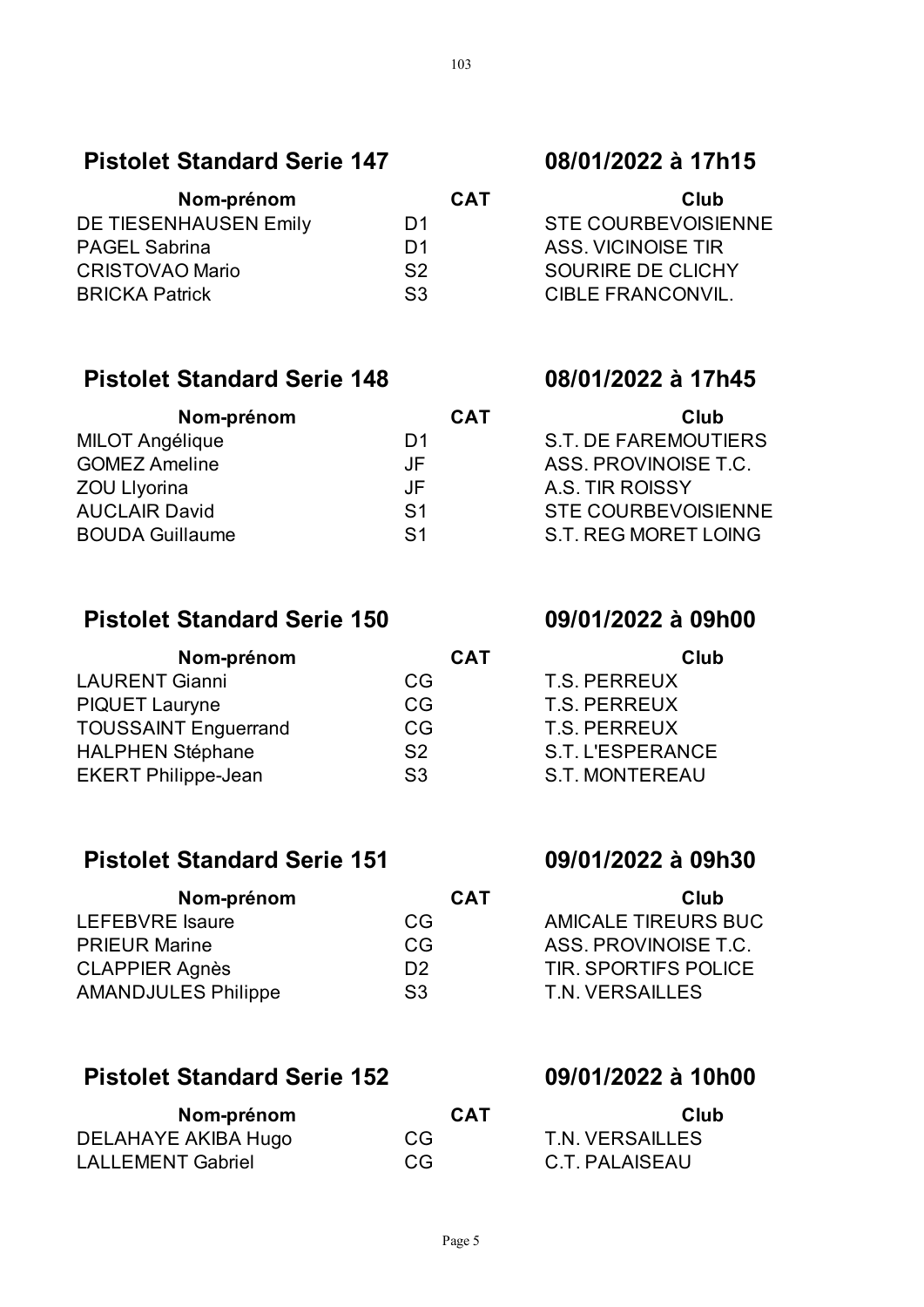| <b>SEBIROT Jules</b> | CG. | LA CIBLE DE VILLEBON |
|----------------------|-----|----------------------|
| <b>TARIKT Noé</b>    | CG. | LA CIBLE DE VILLEBON |

### **Pistolet Standard Serie 153 09/01/2022 à 10h30**

| Nom-prénom                 | <b>CAT</b>     | Club                        |
|----------------------------|----------------|-----------------------------|
| <b>DAMOUR Audélia</b>      | CG             | C.T. SUCY                   |
| <b>DE ASCENCAO Mathieu</b> | CG             | LA CIBLE DE VILLEBON        |
| <b>HAZARD Clément</b>      | CG             | T.S. PAYS DE MEAUX          |
| <b>VIAL-PICARD Maël</b>    | CG             | <b>L.C. VILLEMOISSON</b>    |
| <b>DAMOUR Sophia</b>       | JF             | C.T. SUCY                   |
| <b>BRUZEK Elouan</b>       | JG             | <b>C.T. MONTGERON</b>       |
| <b>FROGER Frédéric</b>     | S <sub>2</sub> | <b>S.T. DE FAREMOUTIERS</b> |
| <b>RIBEIRO Carlos</b>      | S <sub>2</sub> | A.S. TIR ROISSY             |
| <b>MARIN Jacques</b>       | S <sub>3</sub> | T.S. PAYS DE MEAUX          |
|                            |                |                             |

## **Pistolet Standard Serie 154 09/01/2022 à 11h00**

| Nom-prénom                   | <b>CAT</b>     | Club                        |
|------------------------------|----------------|-----------------------------|
| <b>FABRICE Noémie</b>        | CG             | <b>TIR. SPORTIFS POLICE</b> |
| <b>CAPELLA Valentine</b>     | <b>JF</b>      | <b>TIR. SPORTIFS POLICE</b> |
| <b>DUPRAY Benoît</b>         | S <sub>1</sub> | S.T. BONDY                  |
| <b>BERCHER Jean-Philippe</b> | S <sub>2</sub> | <b>BAC - TIR</b>            |
| <b>CAZEAUX Jean-Paul</b>     | S <sub>2</sub> | <b>S.D.T. MONTREUIL</b>     |
| <b>DELAVIGNE Damien</b>      | S <sub>2</sub> | <b>AMICALE TIREURS BUC</b>  |
| <b>GERVAIS Cyril</b>         | S <sub>2</sub> | <b>ESPERANCE SURESNES</b>   |
| <b>JAUBERT Frédéric</b>      | S <sub>2</sub> | <b>C.T. MONTGERON</b>       |
| <b>TOURTE Laurent</b>        | S <sub>2</sub> | <b>CIBLE SOISY/S/SEINE</b>  |
|                              |                |                             |

# **Pistolet Standard Serie 155 09/01/2022 à 11h30**

| Nom-prénom                | <b>CAT</b>     | Club                      |
|---------------------------|----------------|---------------------------|
| <b>DOUILLET Mathilde</b>  | CG.            | LA CIBLE DE VILLEBON      |
| <b>HUBERT Maximilien</b>  | CG.            | LA CIBLE DE VILLEBON      |
| <b>ROBERT Noémie</b>      | CG             | ASS. PROVINOISE T.C.      |
| <b>CHANAT</b> loulia      | D <sub>2</sub> | <b>ESPERANCE SURESNES</b> |
| <b>COLLEAUX Brigitte</b>  | D <sub>2</sub> | T.N. VERSAILLES           |
| <b>MAGGIA Françoise</b>   | D <sub>2</sub> | T.N. VERSAILLES           |
| <b>DEMANGEON Didier</b>   | S <sub>2</sub> | <b>ESPERANCE SURESNES</b> |
| <b>HADJI MOKHTAR Amir</b> | S <sub>2</sub> | C.T. DES DIX              |
| <b>RICARD Geoffrey</b>    | S <sub>2</sub> | S.T. QUINCY-VOISINS       |
|                           |                |                           |

| Club                      |  |
|---------------------------|--|
| C.T. SUCY                 |  |
| LA CIBLE DE VILLEBON      |  |
| <b>T.S. PAYS DE MEAUX</b> |  |
| L.C. VILLEMOISSON         |  |
| C.T. SUCY                 |  |
| <b>C.T. MONTGERON</b>     |  |
| S.T. DE FAREMOUTIERS      |  |
| A.S. TIR ROISSY           |  |
| <b>T.S. PAYS DE MEAUX</b> |  |
|                           |  |

| Club                        |  |
|-----------------------------|--|
| <b>TIR. SPORTIFS POLICE</b> |  |
| <b>TIR. SPORTIFS POLICE</b> |  |
| S.T. BONDY                  |  |
| <b>BAC - TIR</b>            |  |
| <b>S.D.T. MONTREUIL</b>     |  |
| AMICALE TIREURS BUC         |  |
| <b>ESPERANCE SURESNES</b>   |  |
| <b>C.T. MONTGERON</b>       |  |
| <b>CIBLE SOISY/S/SEINE</b>  |  |

| Club                      |
|---------------------------|
| LA CIBLE DE VILLEBON      |
| LA CIBLE DE VILLEBON      |
| ASS. PROVINOISE T.C.      |
| <b>ESPERANCE SURESNES</b> |
| T.N. VERSAILLES           |
| <b>T.N. VERSAILLES</b>    |
| <b>ESPERANCE SURESNES</b> |
| C.T. DES DIX              |
| S.T. QUINCY-VOISINS       |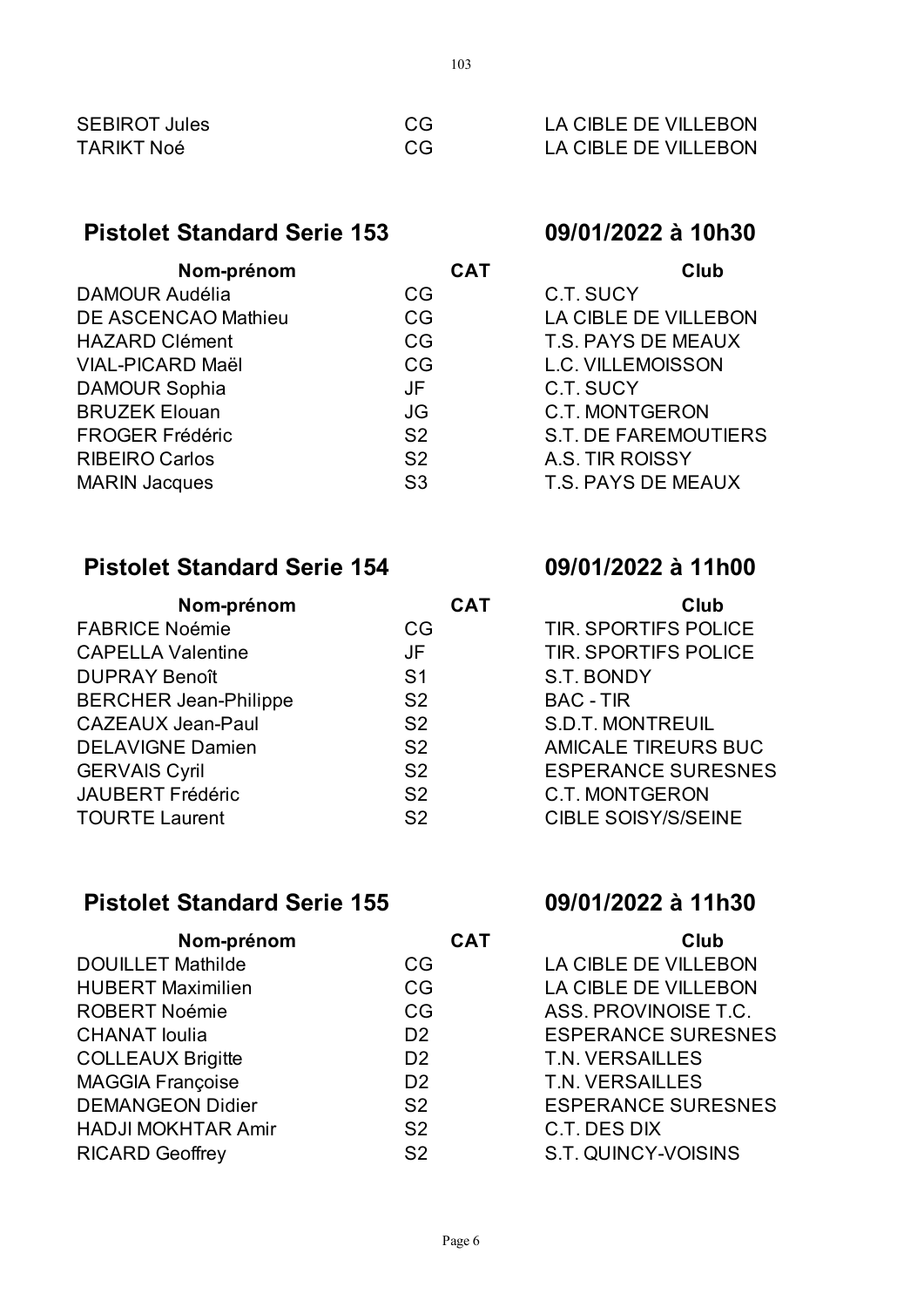## **Pistolet Standard Serie 156 09/01/2022 à 12h00**

| Nom-prénom              | <b>CAT</b>     | Club                       |
|-------------------------|----------------|----------------------------|
| <b>MERRIEN Yanis</b>    | CG.            | <b>AMICALE TIREURS BUC</b> |
| <b>DUCREUX Isée</b>     | D <sub>2</sub> | <b>C.T. MONTGERON</b>      |
| <b>FOUQUET Fabrice</b>  | S <sub>2</sub> | T.N. VERSAILLES            |
| <b>GARNERO Stéphane</b> | S <sub>2</sub> | <b>ASS. VICINOISE TIR</b>  |
| <b>HULOT Guillaume</b>  | S <sub>2</sub> | <b>C.T. MONTGERON</b>      |
| <b>MANGIN Guy</b>       | S <sub>2</sub> | T.N. VERSAILLES            |
| <b>SORET Tony</b>       | S <sub>2</sub> | <b>AMICALE TIREURS BUC</b> |
| <b>VIOLE Sébastien</b>  | S <sub>2</sub> | <b>TIR PRECIS. VAULGES</b> |
| <b>GOMEZ Gérard</b>     | S <sub>3</sub> | <b>CIBLE FRANCONVIL.</b>   |
|                         |                |                            |

## **Pistolet Standard Serie 158 09/01/2022 à 13h30**

| Nom-prénom               | <b>CAT</b>     | Club                    |
|--------------------------|----------------|-------------------------|
| <b>KEGREISZ Béatrice</b> | D <sub>2</sub> | <b>BAC - TIR</b>        |
| <b>BILLOIS Romuald</b>   | S <sub>2</sub> | <b>E.G. ETAMPOISE</b>   |
| <b>BOYET Franck</b>      | S <sub>2</sub> | <b>S.C. BRIARD TIR</b>  |
| <b>DARRIBÈRE Régis</b>   | S <sub>2</sub> | <b>E.G. ETAMPOISE</b>   |
| <b>LAMY Lionel</b>       | S <sub>2</sub> | <b>T.N. VERSAILLES</b>  |
| <b>LINDET Nicolas</b>    | S <sub>2</sub> | <b>E.G. ETAMPOISE</b>   |
| <b>MANCHE David</b>      | S <sub>2</sub> | <b>C.T. PALAISEAU</b>   |
| <b>BORDEAU Gérard</b>    | S <sub>3</sub> | <b>BAC - TIR</b>        |
| <b>ROCHE Daniel</b>      | S <sub>3</sub> | <b>S.D.T. MONTREUIL</b> |

## **Pistolet Standard Serie 159 09/01/2022 à 14h00**

| Nom-prénom                   | <b>CAT</b>     | <b>Club</b>                |
|------------------------------|----------------|----------------------------|
| <b>ODOT Clément</b>          | S <sub>1</sub> | <b>ASS. VICINOISE TIR</b>  |
| <b>TOURNEBISE Maxence</b>    | S <sub>1</sub> | A.S POLICE HTS-SEINE       |
| <b>CAPELLE Jean-François</b> | S <sub>2</sub> | <b>T.S. PERREUX</b>        |
| <b>COSTES Frédéric</b>       | S <sub>2</sub> | <b>T.S. PERREUX</b>        |
| <b>JOLY Pierre</b>           | S <sub>2</sub> | <b>OLYMP. CLUB GIFFOIS</b> |
| <b>STELZLE Sébastien</b>     | S <sub>2</sub> | U.S.M.T.                   |
| <b>MALLARME Jacques</b>      | S <sub>3</sub> | T.N. VERSAILLES            |
| <b>STAELENS Lucien</b>       | S <sub>3</sub> | ASS. PROVINOISE T.C.       |
|                              |                |                            |

### **Pistolet Standard Serie 160 09/01/2022 à 14h30**

**Nom-prénom CAT Club**

| Club                       |
|----------------------------|
| <b>AMICALE TIREURS BUC</b> |
| <b>C.T. MONTGERON</b>      |
| <b>T.N. VERSAILLES</b>     |
| ASS. VICINOISE TIR         |
| C.T. MONTGERON             |
| T.N. VERSAILLES            |
| <b>AMICALE TIREURS BUC</b> |
| <b>TIR PRECIS, VAULGES</b> |
| <b>CIBLE FRANCONVIL.</b>   |

|                         | Clu |
|-------------------------|-----|
| <b>BAC - TIR</b>        |     |
| <b>E.G. ETAMPOISE</b>   |     |
| <b>S.C. BRIARD TIR</b>  |     |
| F.G. FTAMPOISF          |     |
| <b>T.N. VERSAILLES</b>  |     |
| <b>E.G. ETAMPOISE</b>   |     |
| C.T. PALAISEAU          |     |
| <b>BAC - TIR</b>        |     |
| <b>S.D.T. MONTREUIL</b> |     |
|                         |     |

| Cilib                       |
|-----------------------------|
| <b>ASS. VICINOISE TIR</b>   |
| <b>A.S POLICE HTS-SEINE</b> |
| <b>T.S. PERREUX</b>         |
| <b>T.S. PERREUX</b>         |
| <b>OLYMP. CLUB GIFFOIS</b>  |
| U.S.M.T.                    |
| <b>T.N. VERSAILLES</b>      |
| ASS. PROVINOISE T.C.        |
|                             |